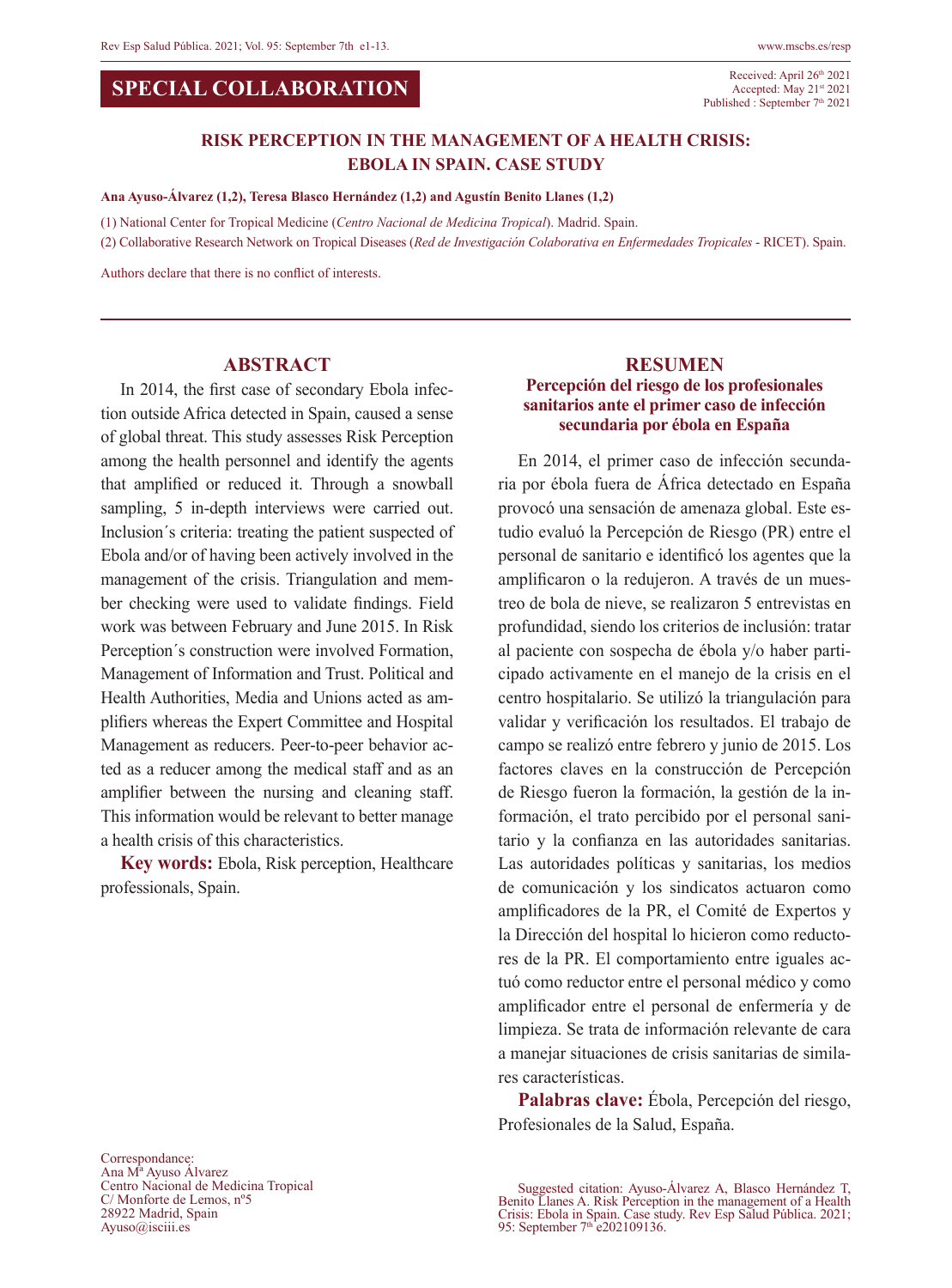#### **BACKGROUND**

The first known outbreak of Ebola was in the Congo (formerly Zaire) in 1976 and since then the virus has been circulating in different countries of  $A$ frica<sup>(1)</sup>. In 2014, the Ebola epidemic reached an unprecedented scale, prompting the World Health Organization (WHO) to declare the first international alert in March and to regard it as an international public health emergency in August.

During the epidemic in Africa, one of the groups with the highest volume of infected people was health workers<sup> $(2,3,4,5)$ </sup>. On October 6, 2014, the first case of secondary Ebola infection acquired outside Africa was detected in Madrid, Spain, in a health professional who had treated a repatriated Spanish missionary<sup>(6)</sup>. Then new cases appeared in other countries such as the United States and United Kingdom (ABC news, October 14<sup>th</sup>, 2014; CNN, October 14<sup>th</sup>,  $2014$ <sup> $(7,8)$ </sup>, causing a sense of global threat.

The western world and the health community in particular, had already faced other epidemics of infectious diseases such as HIV, SARS and avian influenza, which had a greater capacity to transmit the disease  $(R_0)$ . However, they did not attain the same sense of global threat caused by the Ebola virus<sup> $(9)$ </sup> (EVD), highlighting the difference between risk and risk perception.

Although there are multiple definitions of risk (R), the most consensual defines it as the probability of suffering an adverse event whose outcome is usually uncertain $(10)$  and the magnitude of its quantifiable consequences. Risk perception (RP) is a feeling of threat experienced by an individual and involves an assessment of the likelihood of experiencing an adverse event and its consequences<sup>(11)</sup>.

Previous experiences of international health crises showed that RP among health professionals

can modify their behaviors and influence their intention to protect themselves and/or expose themselves to certain risk factors, and even block the institutional response to a crisis $(12,13,14)$ .

The objective of this study was to study Risk Perception among Healthcare Professionals at the Alcorcón Foundation University Hospital (HUFA) who treated the first case of EVD in Spain, to identify the elements on which the sensation of threat was based and the agents who amplified or reduced it.

# SUBJECTS AND METHODS

Study setting, population and design: On October  $6<sup>th</sup>$ , 2014, a patient with suspected Ebola admitted to the emergency department of the University Hospital Universitario de Alcorcón (HUFA). It was the first case of contagion contracted outside Africa, and it occurred in a health professional who had attended two Spanish expatriates. The case generated unprecedented social alarm, the appearance of two more cases, in UK and USA, increased even more the global feeling of threat. A case study<sup>(15)</sup> was conducted. In December 2014, we contacted the Hospital's research unit and through a snowball sampling, identified professionals who had been in direct contact with the patient or who had been decisively involved in the management of the crisis. Field work began in February and lasted until June, after that was literally impossible to perform more interviews.

The in-depth interview was used as a research technique and a sociological analysis of the discourse was carried out.

Participant recruitment: The inclusion criteria were: having had direct contact with the suspected EVD patient and having actively participated in the management of the crisis at the hospital. A total of 5 in-depth interviews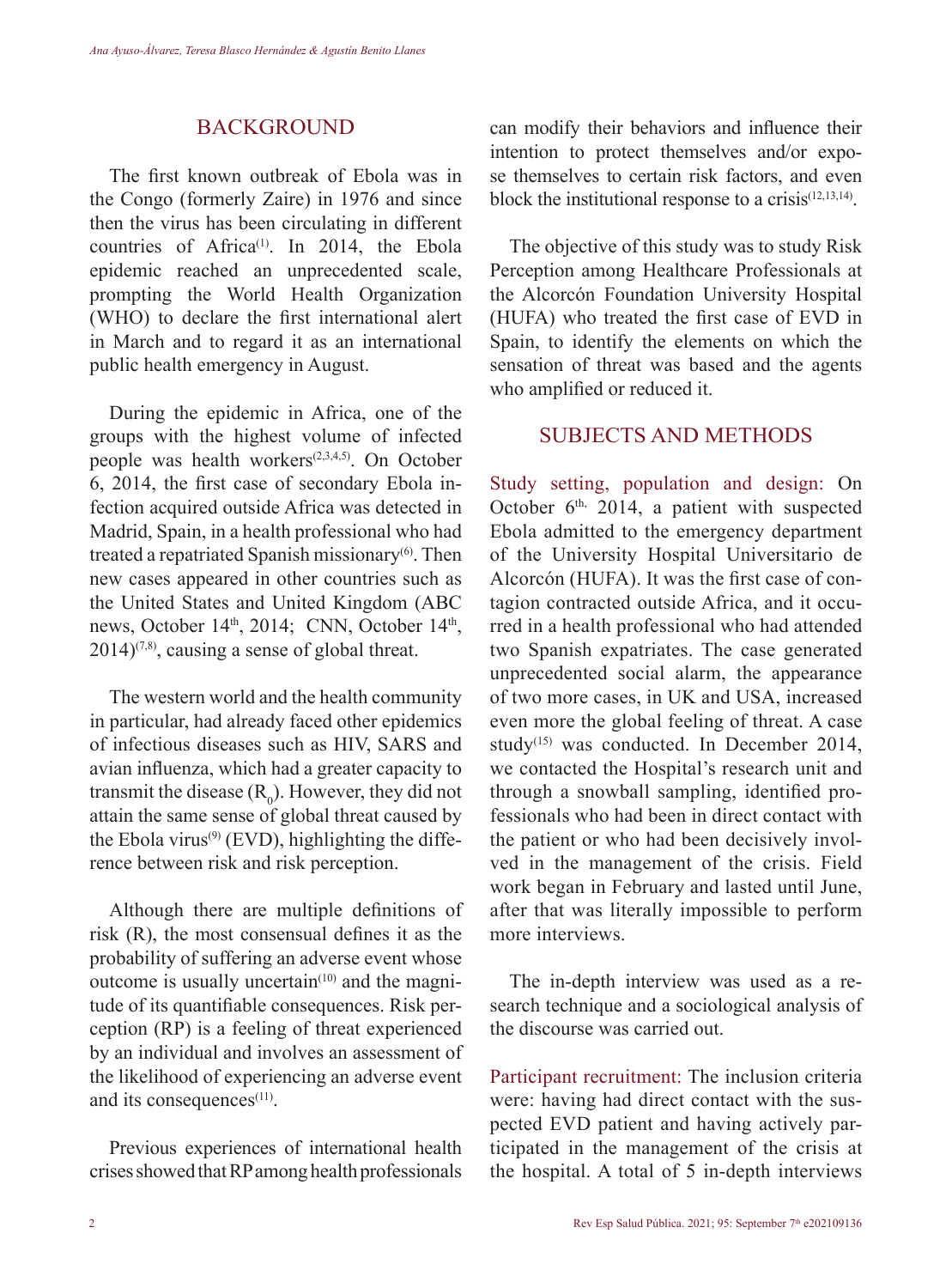were conducted. The first interview took place three months after the case was dismissed (and considered past the crisis) and the last 6 months later. Despite their scarcity, all the persons who attended the case were interviewed. Two of them were highly exposed (HRS) to the patient (doctor and nurse), two others were subject to low exposure (LRS), supporting the professionals who attended the patient (two doctors) and the last interviewee was probably not exposed (LPRS), (psychologist). These five interviews allowed us to address the three risk exposure scenarios defined by the Ministry of Health, Social Services and Equality in the protocol of December  $3<sup>rd</sup>$ , 2014<sup>(16)</sup> (table 1).

All the interviewees were health personnel; three were men and two were women.

Interview script: The following risk perception models were used to develop the interview script: the Risk Perception Model $(17)$ , the Extended Risk Perception Model<sup>(18)</sup> and the Social Model of Risk Amplification and Reduction(19). Information was collected on the emotions and feelings experienced by the professionals after the arrival of the patient with suspected Ebola, how they were manifested and the impact they had on the isolation room, the emergency department and the hospital in general. They were also asked about the role

| <b>Table 1</b><br>Risk's scenarios of exposure to ebola virus in health sector.                          |                                                                                                                                                                                                        |                                                                                                                                                                                                       |
|----------------------------------------------------------------------------------------------------------|--------------------------------------------------------------------------------------------------------------------------------------------------------------------------------------------------------|-------------------------------------------------------------------------------------------------------------------------------------------------------------------------------------------------------|
| <b>Exposure to high risk</b><br>(HRS)                                                                    | <b>Exposure at low risk</b><br>(LRS)                                                                                                                                                                   | Low probability of exposure<br>(LPR)                                                                                                                                                                  |
| Workers who attend cases in<br>the investigation or patients<br>with EVD.                                | Personnel whose work activity<br>does not include contact with<br>body fluids, contaminated<br>material or cadaver body with<br>EVE (for example, guardians,<br>orderlies, other cleaning<br>workers). | Workers without direct attention<br>to the public or more than 1<br>meter away or with collective<br>protection measures that<br>avoid contact (for example,<br>administrative, ambulance<br>driver). |
| Laboratory personnel handling<br>contaminated materials.                                                 |                                                                                                                                                                                                        |                                                                                                                                                                                                       |
| Personnel handling corpses of<br>patients suspected or deceased<br>by EVE.                               |                                                                                                                                                                                                        |                                                                                                                                                                                                       |
| Cleaning personnel who have<br>contact with contaminated<br>fluids, secretions, material<br>or aerosols. |                                                                                                                                                                                                        |                                                                                                                                                                                                       |
| Requirements                                                                                             |                                                                                                                                                                                                        |                                                                                                                                                                                                       |
| PPE components for protection<br>against fluids and, where<br>appropriate, against aerosols.             | Availability of gown (resistant<br>to penetration of fluids), surgical<br>mask, gloves, glasses or face<br>shield and, where appropriate,<br>hose or boots.                                            | No need to use EPI.                                                                                                                                                                                   |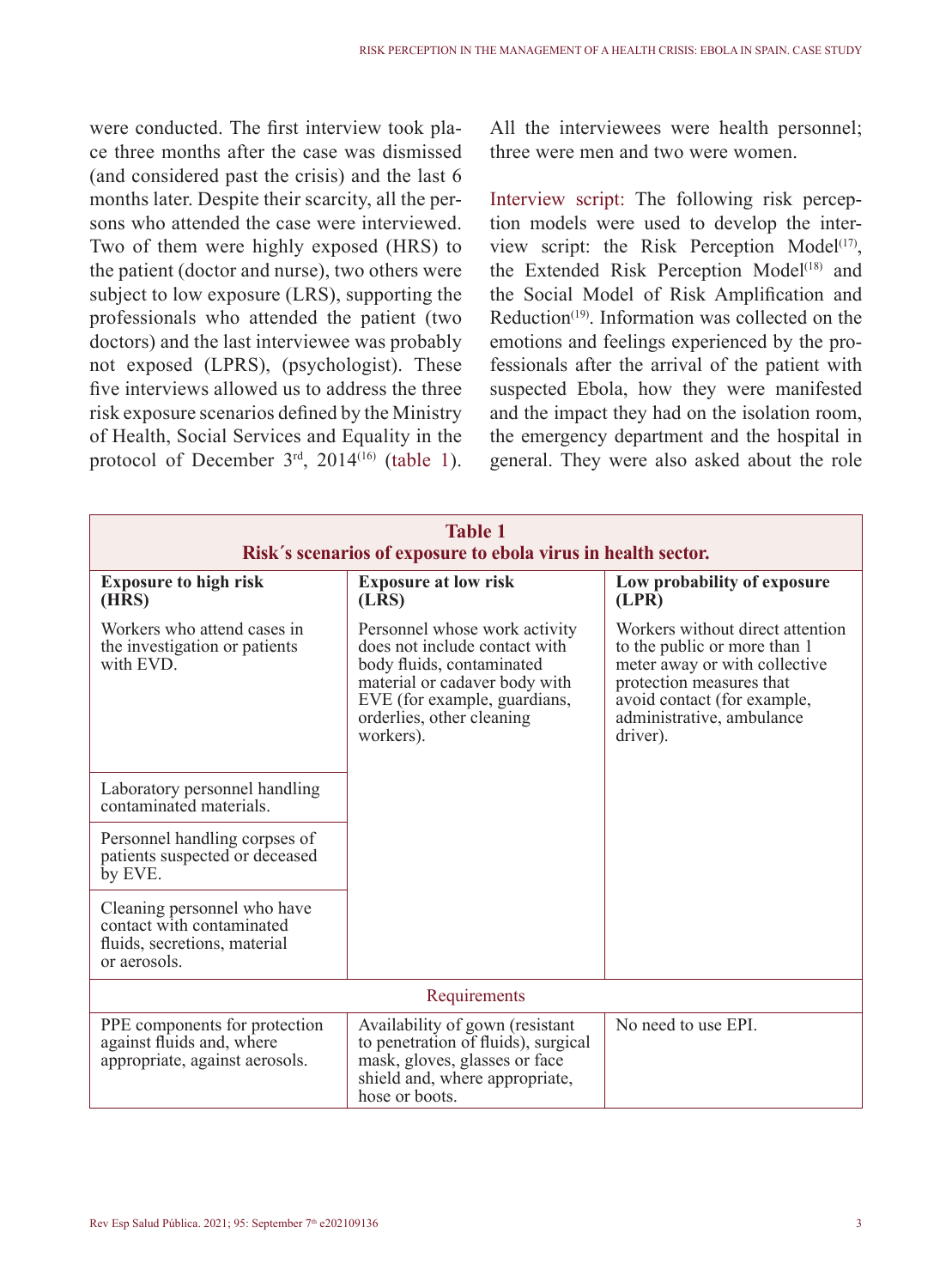played by some agents during the crisis - the media, authorities, expert committee, management, and trade unions. Each interview script was adapted to the risk scenario and role of each interviewee (doctors, nurses and psychologists). The duration of the interviews was between 60-90 minutes, and the interviews were recorded and transcribed.

Data management and analysis: In order to see the emotions and feelings that were generated during the crisis among health professionals, the interviewees were asked to describe how they experienced the entry of the missionaries to the country, the arrival of the case to the hospital, her stay in the isolation room, the week after the case was disclosed out of the hospital, and months later when she was discharged. This information, in addition to identifying the most important emotions and feelings at each moment of the crisis, allowed us to see the evolution of risk perception. To visualize it, a scale (0-3) was built. Fear was chosen as a reference variable because it was the emotion shared by all professionals and because its management was mainly responsible for the different behaviors among groups. Fear was assigned the value=2 and the rest of the variables were configured according to the degree of proximity and intensity with respect to the reference variable: panic=3, concern=1 and forgetfulness=0.

A sociological analysis of discourse was carried out from an abductive  $logic^{(20,21)}$ , beginning with an analytic process of decomposition of discourse in elementary units, in search of categories capable of giving meaning the social reality studied, followed by a synthesis or inductive process that seeks to establish the connection of the context with the discourse, giving it meaning. The validation of the discourse interpretation was done by two strategies: Triangulation - two researchers did the discourses analysis and their respective findings were compared from each other (inter-subjectivity),

it was also used to control inter-rater reliability-, and the main findings were discussed with the interviewees.

This study has been carried out following the principles of the Declaration of Helsinki and the Belmont Report. All the interviewees signed an informed consent.

# **RESULTS**

In order to achieve the study's objectives, health professionals were asked how they experienced the arrival of the patient and the ensuing health crisis.

Risk Perception Construction among Healthcare Professionals: The discourse of health professionals shows that Risk Perception is a dynamic process in permanent reconstruction, depending on how events are developed, resolved and interpreted (figure 1).

The progress of Risk Perception enabled the identification of different moments (12 hours of admission, 42-72 hours and later days) and spaces (isolation ward, emergency department, hospital) in which different emotions emerged and on which the RP was based. In the progress of the RP, 5 stages were clearly identified, which were characterized by: concern, fear, panic, disgust and finally neglect (table 2).

In the isolation room, where the patient was for 12 hours, peace and quiet reigned, while in the rest of the emergency service, fear gave way to panic. This meant that the morning shift nurses, who were put under great pressure by the union, refused to care for the patient and the cleaning staff did not want to clean or remove contaminated material from the isolation area after the patient left the HUFA. During the 42- 72 hours after the patient was transferred to the Carlos III Hospital, panic spread to the rest of the hospital.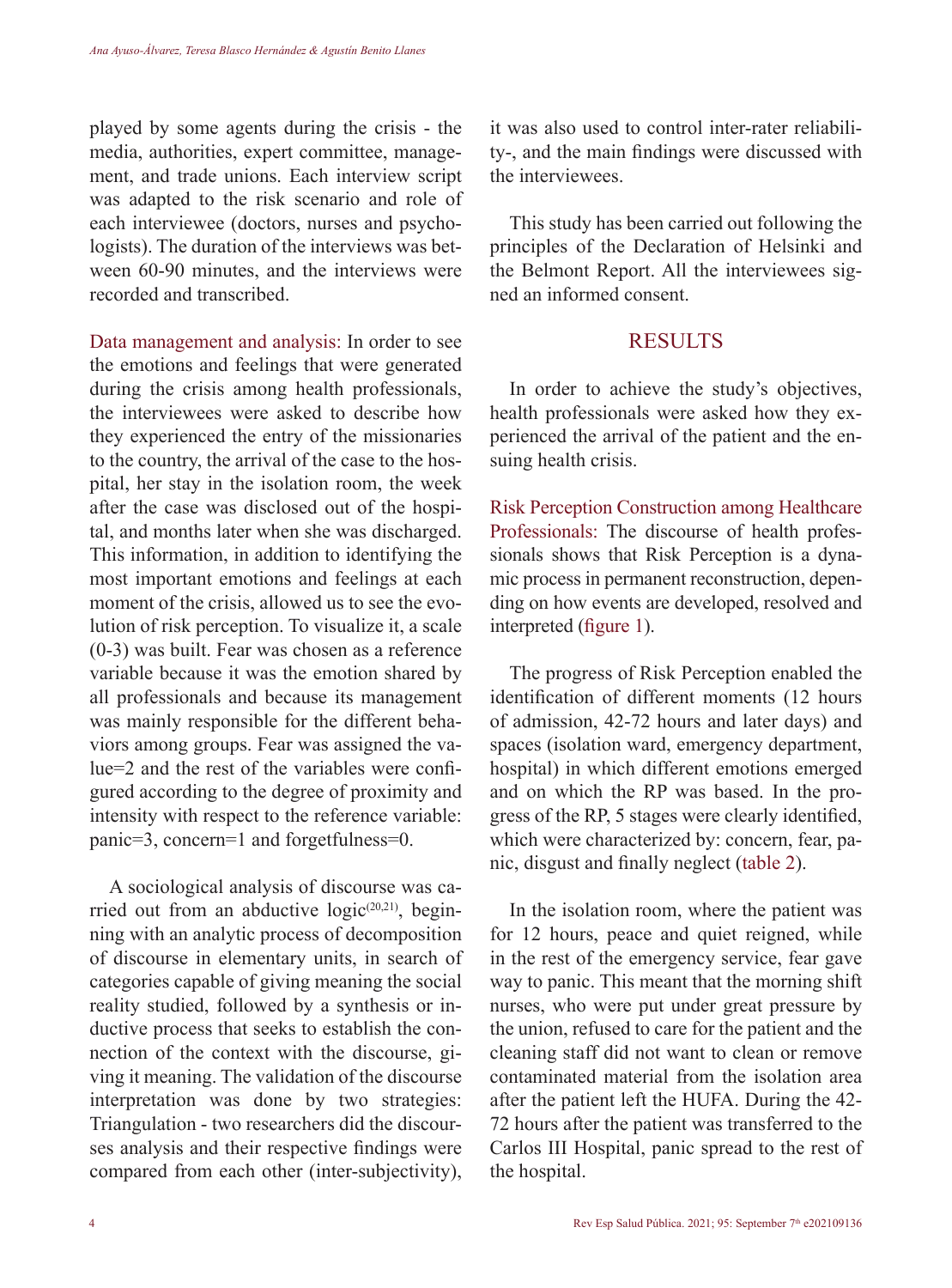

Legends: Reference Variable Fear (2), Panic (3), Disgust (1), Neglect (0)

| <b>Table 2</b><br><b>Emotions and feelings associated with Risk Perception.</b> |                                                                                   |                                                                                                                                                                                                                                                                                                                                                                                                                 |
|---------------------------------------------------------------------------------|-----------------------------------------------------------------------------------|-----------------------------------------------------------------------------------------------------------------------------------------------------------------------------------------------------------------------------------------------------------------------------------------------------------------------------------------------------------------------------------------------------------------|
| <b>Stages</b>                                                                   | Emotions<br>& Feelings<br>associated<br>with RP                                   | Verbatim                                                                                                                                                                                                                                                                                                                                                                                                        |
| 1. Prior to the<br>patient's arrival<br>at the HUFA                             | Concern                                                                           | "I think there was a feeling of uncertainty about what might happen, we<br>expected an immigrant but not a health worker There was concern rather<br>than fear about what would happen." (I.3, LRS)                                                                                                                                                                                                             |
| 2. Patient time in<br>the emergency<br>room                                     | Concern<br>Uncertainty<br>Unease<br>Anxiety<br>Loneliness<br>Helplessness<br>Fear | "That same day there were moments of unease when injections were<br>administered to the patient, and there were moments of fear [], a moment<br>of shock when we were very, very, very alone. We didn't know what had<br>failed, and we didn't know if the patient had infected more people or if we<br>were going to have a flood of cases." (I.2, HRS)                                                        |
| 3.48-72 hours<br>later                                                          | Panic<br><b>Stress</b><br>Abandon<br>Helplessness<br>Disgust                      | "I think that those first 48-72 hours, maybe those first four or five days<br>until things were focused, yes, there was a great deal of excitement in the<br>hospital, all the staff were very afraid and there was a feeling of insecurity<br>and panic $[]$ In other words, it was like the pendulum theory: we went<br>from a situation where nothing was going on, to an explosion of panic."<br>(I.5, HRS) |
| 4. Hospital<br>isolation                                                        | Perplexity<br>Anger<br>Disgust                                                    | "Aside from the people who have wanted to go voluntarily, the others<br>have been deprived of their freedom: it's like putting them in prison And<br>without any benefit." $(1.3, \text{LRS})$                                                                                                                                                                                                                  |
| 5. Six months<br>later                                                          | Resignation<br>Neglect                                                            | " it was a while ago, it was very difficult. The people who went through<br>it did so very intensely and afterwards you feel like you have to turn the<br>page, [] It no longer interferes with your daily life." (I.5, HRS)                                                                                                                                                                                    |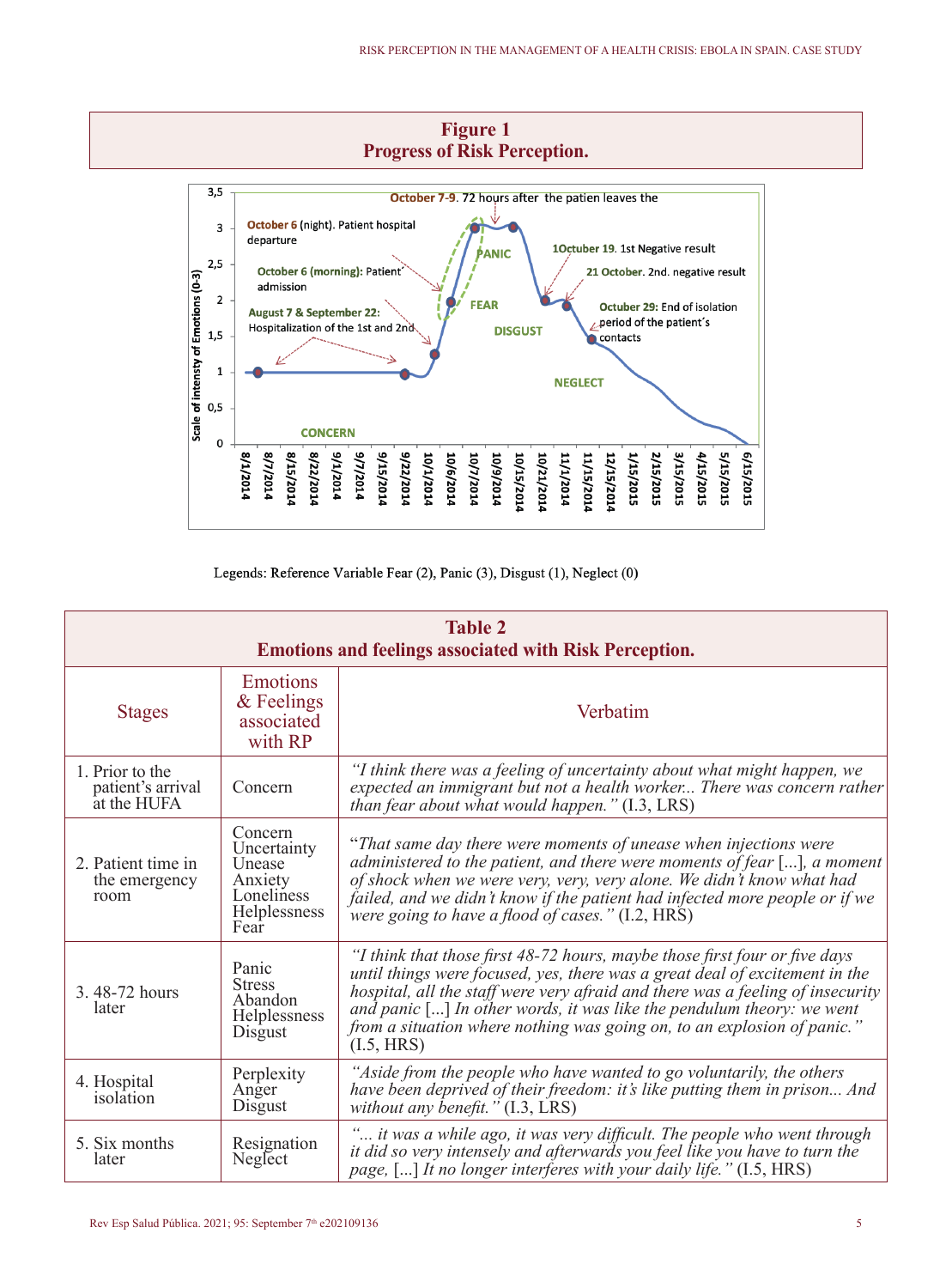The health professionals commented that although everyone experienced fear, it was how fear was managed that explains the different behaviors of the groups.

*"Of course it's scary, but that's why we're professionals: we deal with it so that others aren't afraid, which is what the management did. Of course, they'd be afraid! Why wouldn't they be? But they managed it well."* (I.3, LRS)

In the management of fear, mastery, competency and agency were critical to face the risk. When the panic spread through the emergency room, only one nurse offered to attend to the patient, when we asked him why he could control the fear answered that he was responsible for the Viremia Zero program in the Hospital, he was more prepared than his colleagues to control the risk of contagion, he had knowledge, experience and was also responsible for the nursing team and therefore:

*"It was my duty to do so."* (I.2, HRS)

In this discourse, two key elements on which the Risk Perception was based can be identified: training and information management. They state that training was scarce, theoretical and only given to selected staff. It was aimed at emergency personnel, forgetting highly exposed groups such as cleaning staff at high risk:

*"*(Before the arrival of the patient) *we were briefed on how to recognize Ebola, and... We were shown a diagram on how to put on and remove the suit, nothing practical."* (I.5, HRS)

They identify the preventive medicine professionals providing the training, insisting on the low probability that a case occurring, the defence of a protocol with errors in case definition, and not having contact with patients, as a serious problem that deprived such expertise of its legitimacy and leadership in the eyes of other professionals:

*"...At our hospital, those responsible for providing training in preventive medicine were not respected by the employees; they distrusted their information... People were afraid and that fear was not overcome by saying: Here the protocol says you can do it. In addition, they needed to say... look how I'm doing it... That has been a serious problem."* (I.1, LRS)

The training also had a pendulum effect in the sense that, at the beginning, it was practically non-existent and then spared no effort once the case occurred, reflecting, according to health professionals, the improvised manner in which the response to the crisis was prepared.

*"*[After the arrival of the patient] *...Two boys were training all the staff against the clock in putting on and removing the Personal Protective Equipment. That stress hasn´t gone away* [four months later].*"* (I.2, LRS)

Regarding the information received, they acknowledge that they paid scant attention to the protocols, thinking that an EVD case is unlikely. They emphasize that information management was initially politically contaminated, and that the decision to bring in the repatriates owed more to the international image of Spain that they wanted to project, than to an estimate of their ability to cope with this situation. This was characterized by an information vacuum.

*"...the flow of information was not correct* (I1, HRS)*. ...At 18:00 in the evening I received a message 'the news is already on the internet', so I asked the doctor if they had already confirmed it, and he answered 'no', and I said: 'Let's go online', and we typed in: 'Alcorcón', 'Ebola', and it said 'Alcorcón confirmed positive'."* (I.3, LRS)

They state that the information transmitted in the press conference convened by the Health Department, contributed to cause surprise and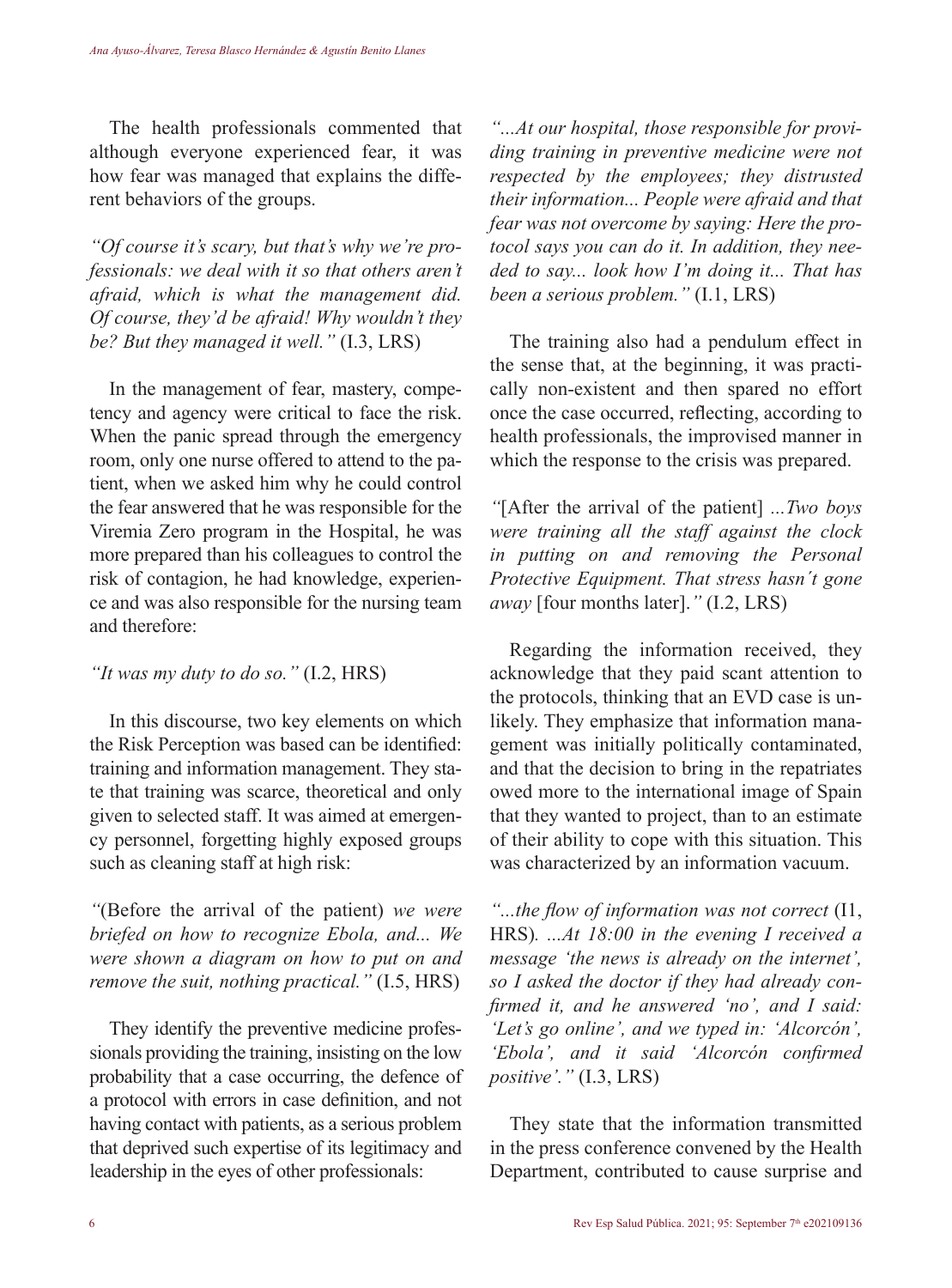great concern, since it reflected the considerable ignorance of the political-health authorities regarding the disease.

*"*[Referring to the Press Conference] *If you suddenly convey a strange message, digress and hesitate in a crisis situation, it causes panic, because you say 'he thing is... you don't know what you're saying' or you say, 'no, you say something', 'no, you say something'... then you wonder, 'but who's in charge here? My God. Wasn't this under control?' ...I think there was a feeling that nobody was doing anything, that everybody was on their own, and that... caused chaos and was a perfect breeding ground for it to explode ."* (I.5, HRS)

This, together with the institutional information vacuum at the onset of the crisis caused the media to be the sole source of information, issuing alarmist messages without a counterpoint.

*"...They did their job, it's true that they amplify things, but I prefer that noise to the information vacuum... They are the fourth estate and thank goodness they exist."* (I.-1, LRS).

The health professionals conclude that the response to the crisis was characterized by improvisation, lack of coordination in the response and management of the situation, as well as lack of empathy from the political health authorities towards health professionals.

*"The person in charge of preventive medicine had to call three times to have the PCR done, they told us it was a flu* [at that moment the protocol case definition was wrong]*, and the third time they had to contact higher authorities because apparently we had no idea that it was a case of Ebola."* (I.3, HRS)

*"While the news was emerging in the press, they were telling us on the phone, that they*  *still didn´t have the result, and that felt VERY BAD... You complain, you cry, and you tell everyone who wants to hear it."* (I.5, LRS)

*"*[The arrival of the patient] *was a moment of shock, it is a very serious illness that requires special handling and we were very alone... We didn't have the contact list until three days later, we woke up with our isolation room closed, unable to work and not knowing what to do in case someone else appeared infected, ehh..., so afraid, really afraid..."* (I.3, LRS)

In the continuous assessment that health professionals were undertaking of the crisis management, the treatment received by the health policy authorities played an essential role.

*"*[When they came to move the patient] *...that was the K.O. blow they gave us, because... first they send us an Ebola case, 'here's the Ebola patient, there you go', they don't want to do the diagnosis, they don't tell us the result, they don't transfer the patient, they took less time to bring him from Liberia! And to top it all off..., they point out our shortcomings to us... because when they come to you all kitted out* [the staff that came to transfer the patient to the Carlos III Hospital came equipped with everything recommended by the CDC, while at the HUFA they were using the equipment left over from the crisis caused by the Avian Flu]*, means 'blimey, what have I gone and done, I might die from this'."* (I.3, LRS)".

*"...so, we've gone from doing nothing to kidnapping people* [referring to isolation]*, because some of those workers were threatened by the authorities to go in, because of course they say '...look mate, if you don't go voluntarily, we'll just tell the court and send you to the police' is that voluntary?"* (I.-1, LRS). *"...On top of you doing your job well, bam, I'll lock you up for 3 weeks as punishment."* (I.3, LRS).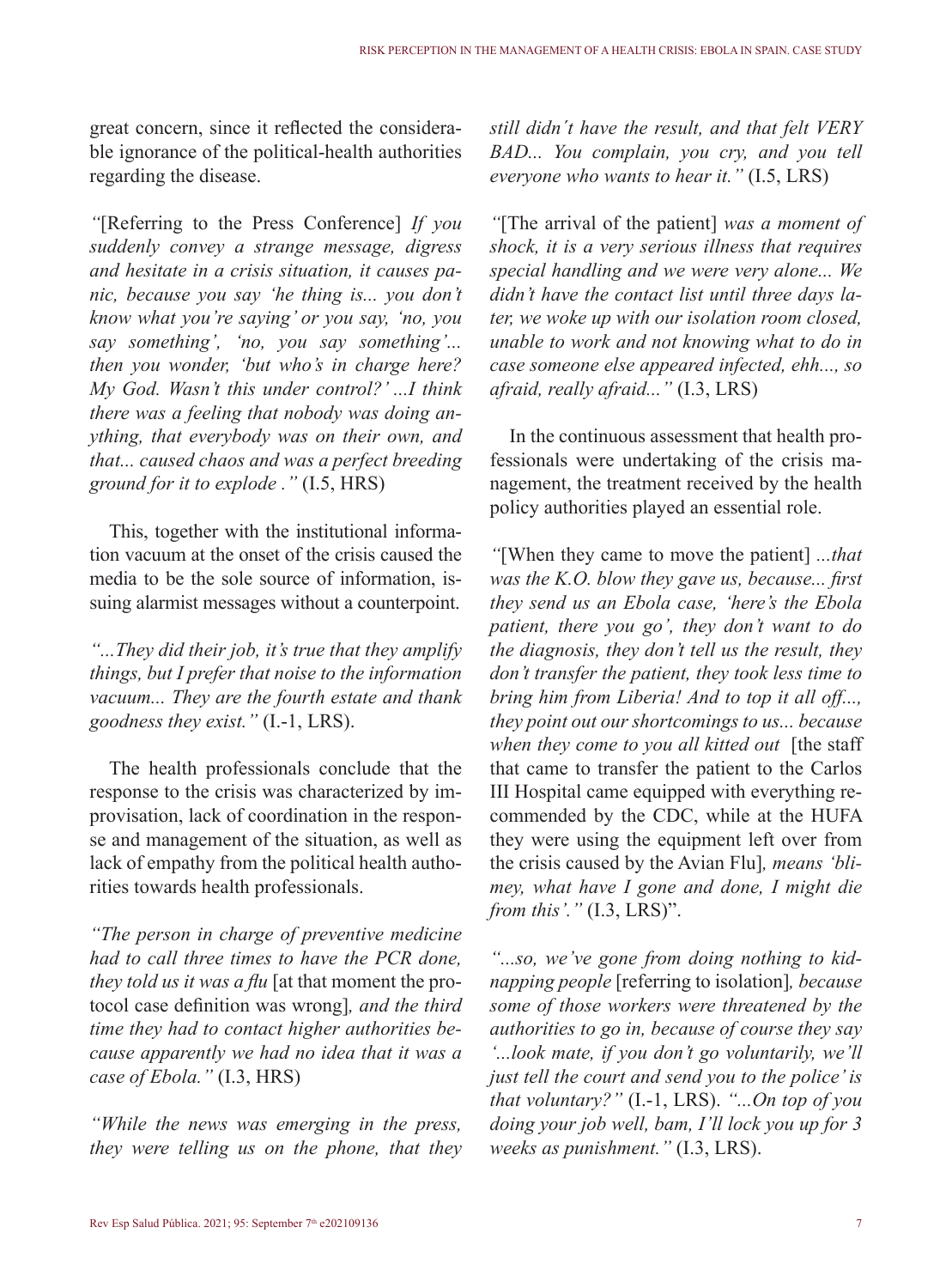Trust appears as the result of that evaluation. Among health professionals, a huge distrust of the health and political authorities was created, while at the same time trust in the hospital management's response and its capacity to resolve the crisis was strengthened.

*"...As a hospital we didn't receive any support from anyone... everything was done from here, inside by the professionals of the hospital and by its management team... We trusted each other, here in the hospital, but as for them* [referring to political and health institutions and authorities]*, it leaves me speechless... They did everything possible to infect us* [laughs ironically]*. That can be the summary."* (I.3, LRS)

In this dual process of trust construction-deconstruction, the treatment that health professionals perceived to have received from the political-health authorities played a key role.

Agents that acted as amplifiers and/or reducers of Risk Perception: When asked about the role played by the Political and Health Authorities, the Media, the Trade Union, the Expert Committee and the Hospital Management in Risk Perception, the first three were found to act as amplifiers of the feeling of threat.

*"There was a panic attack... I think due to lack of information... And because it went from being a medical debate to a political... That was explosive* [...] *The political authorities were a long way off from doing their job properly."* (I.3, HRS)

"*That day they came immediately* [referring to the union] *and the union delegate put a lot of pressure on the emergency unit, telling* [the nursing staff] *that they were not trained properly, not to go in, that the risk was very high, then everyone got very, very, very nervous, to the point that they all started saying they were not going to go in, they were very afraid."* (I.2, HRS)

*"The transmission of panic was increasing with the media, causing a wave of panic that was unbearable and out of control. Half the country was going mad, there was a panic attack."* (I.5, HRS).

Meanwhile, the management and the management team of the HUFA and the Expert Committee acted as reducers:

*"...They reacted with composure* [referring to the Hospital management]*, especially the manager, whose approach was very executive and organized, reporting information and being transparent about what had been done. Briefings were given to all the staff in three days... which described what to be afraid of and what not to be..."* (I.3, LRS)

The behavior and attitude between colleagues acted as a reducer of the threat among the medical staff and as an amplifier between the nursing and cleaning staff.

*"I'm not worried* [nurse]*, it's my colleagues who are making me worried."* (I.2, HRS)

*"...That is, the experience with her* [the patient]*was calm, the doctor was very calm..."* (I.2, HRS)

These agents used both training and information to amplify or reduce Risk Perception.

The political and health authorities, with the news blackout at the beginning, confusing and ambivalent messages, as well as statements in which they played down the importance of training, caused considerable anxiety, helplessness, disgust and anger, and huge distrust towards the institutional response, which focused only on handling the outbreak and the management of the Risk, neglected the protection of the health professionals and the treatment of the patient.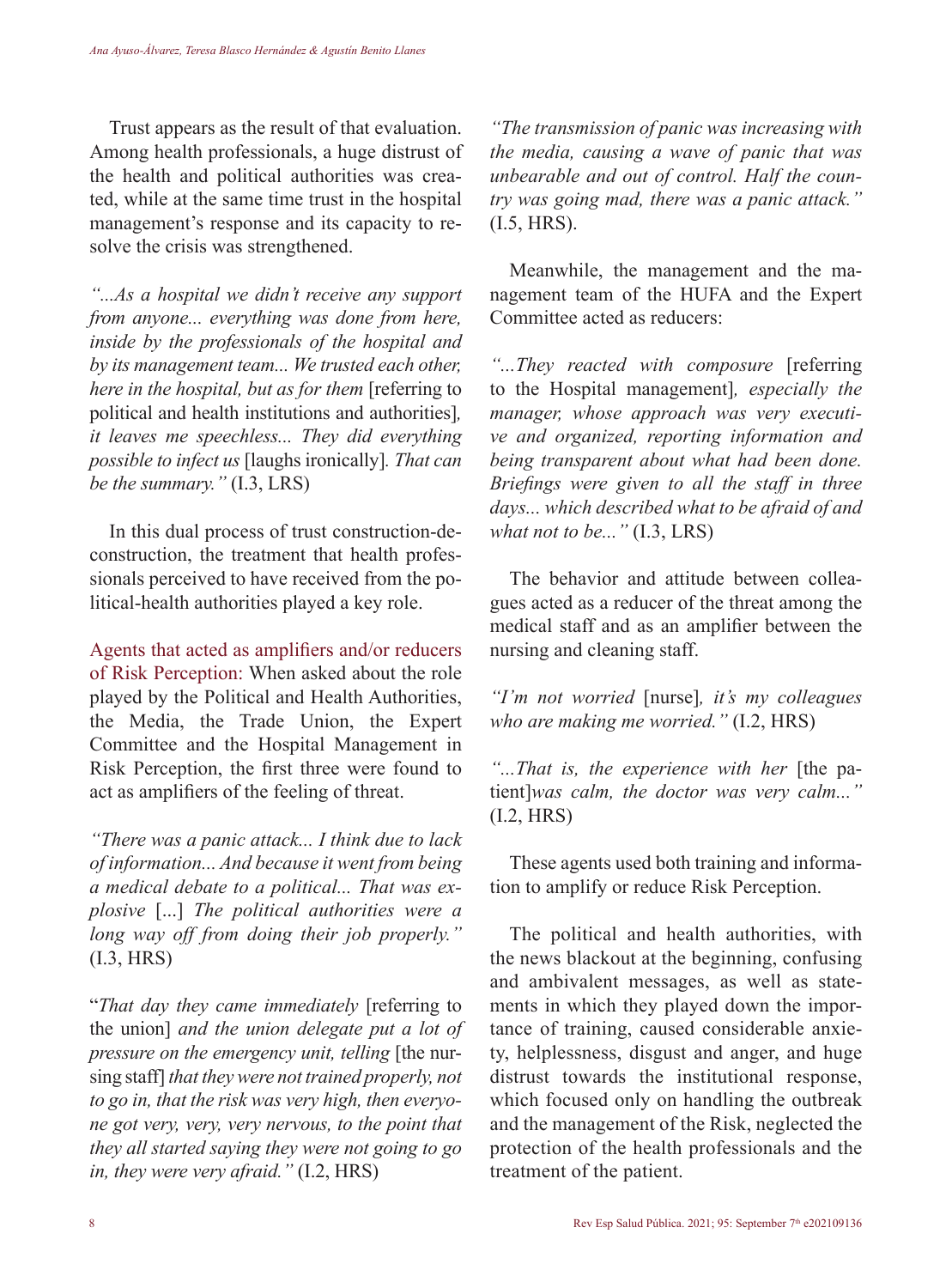Alarmist messages and a failure to check information against that of the media caused huge social alarm which, according to health professionals, led to excessive measures taken by the political and health authorities against health professionals (isolation). This decision was considered arbitrary, unjust and lacking scientific evidence, which contributed to reinforce the stigma to which they were subjected and to discredit those health professionals who had maintained that after the protected contact with the patient, they could continue working. They state that this situation contributed to an increased feeling of threat, and caused an internal crisis in the HUFA that again triggered a feeling of disgust, betrayal and despair among the health professionals.

The union used the lack of training to send clear and direct messages to the nursing staff, informing them of the non-obligatory and dangerous nature of patient care. The health professionals consider that it was the only agent who was concerned about their protection, and also the main responsible for fear becoming panic among nursing staff. Regarding the cleaning staff, it is stated that they did not receive training or information.

The unequal access to training and information between groups caused conflicts between them, opening serious gaps in the co-operation required to ensure good case management. They state that the greatest risk of contagion was experienced when the patient left the HUFA and, the isolation room had to be cleaned and the contaminated material removed, a task performed voluntarily by a health professional following the refusal by the cleaning staff to do so.

The health professionals believe that the HUFA management and leadership team contributed to reducing the Risk Perception since they wanted from the beginning to form an

Expert Committee among the health professionals. Access to training and information was provided for all staff and the necessary resources required to face the crisis made available. Regarding the Expert Committee, they say that when they were allowed to act, the political decontamination of the information and the management of the situation began.

"*The turning point was when suddenly the politicians stopped talking, when Dr. Simon*  [Expert Committee spokesperson] *was in charge of reporting, then that sense of panic, of fear, went away."* (I.5, HRS).

While the behavior between peers and the union exerted enormous pressure on the health professionals, the media basically affected the political and health authorities. The reaction of the former was to refuse to treat the case and the latter to isolate the health professionals.

# **DISCUSSION**

The results of this study demonstrate that both Risk Perception and Trust are social constructs that depend upon and are influenced by emotions and feelings.

For neurobiology, emotion is an automatic reaction to a stimulus that generates a reaction in the body, while feelings are defined as the mental expression of emotions, where the stimulus intervenes, the bodily reaction that it generates and the ideas that accompany this reaction<sup> $(22)$ </sup>. Neurobiology shows that emotions and feelings are the basis of our social behavior; from them, we reason and make decisions<sup> $(22)$ </sup> However, it does not allow us to understand the different behavior of the groups that intervene in the outbreak (medical, nursing and cleaning staff).

The patient's arrival at the HUFA acted as the stimulus that triggered fear in all groups. Justified fear is considered from the perspective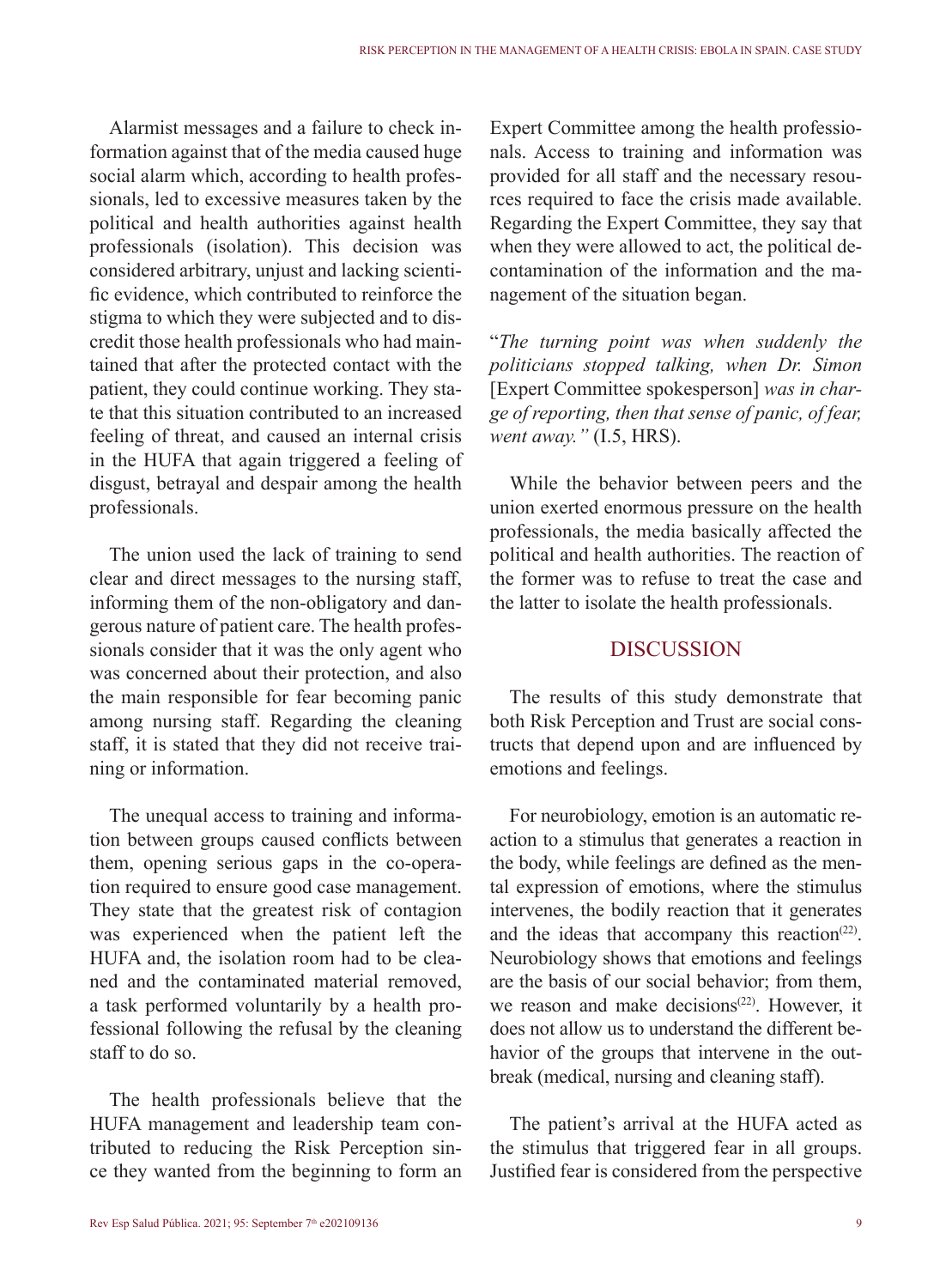of neurobiology as the best security policy, as there are numerous occasions on which it has helped to save many lives<sup> $(22)$ </sup>. In this study, this emotion was well managed by the medical staff, but gave way to panic among the cleaning and nursing staff. It was this jump, from fear to panic, which was responsible for the different behaviors. However, what made one group capable of managing fear when other groups could not? Answering this question requires placing the different groups in the context of the health system, in the hierarchical and power relations that exist between them and that acquire their most immediate manifestation in unequal access to training and information, tools with which the Risk Perception was constructed and which it interprets and confronts risk.

The response to the crisis, and the definition of risk scenarios, was formulated by and for the medical personnel, neglecting other highly exposed groups. Although the power relations between doctors and nurses $(23,24,25)$  have been well studied, the relationships between health and non-health groups have not. An exception is the study by Lancaster et al. on communication and cooperation among professionals, where it is concluded that the work is carried out independently and with little communication, and that hierarchical and subordinate relationships exist. It concludes, along with other studies<sup> $(24,25,26)$ </sup>, that the coordination and intervention of medical personnel, nurses and the rest of the staff is critical in preventing errors and avoiding the fragmentation of patient care. These are conclusions consistent with the results of this study and which show that not paying attention to the cleaning staff was a huge risk in managing the outbreak, causing conflicts between groups and a transfer of responsibilities.

The different sources of exposure (the amplifying or reducing agents of the Risk Perception) to which each group was exposed and their capacity to mitigate them, there is also the unequal access to the essential tools required to tackle the situation (training and information). The amplifiers of the Risk Perception exerted an enormous influence on the nursing and cleaning personnel and the reducers acted mainly on the medical personnel. Studies on Risk Perception affirm that the media exert some influence on the PR that occurs at the population level<sup> $(27)$ </sup>. At the individual level, the information provided by the people who have gone through this experience (peer behavior) and direct information (the union) $(24,25,26,27)$ exerts a greater influence. The combination of these elements gives the groups different tools to manage the fear that may explain their differing behaviors.

Although the Trust was not identified as the objective of this study, it emerges in the discourse of health professionals as a result of the evaluation they make of crisis management and their perceived treatment by political and administrative authorities. Trust is a multidimensional concept that has a cognitive component (based on rational and instrumental judgments) and an affective component (based on relationships and affective bonds generated by interaction, empathy and identification with others)  $(28,29)$ . Trust is especially necessary where there is a high risk, because it increases tolerance to uncertainty, reduces social complexity by going beyond the available information and generates behavioral expectations that replace the lack of information. In this sense, trust makes it easier for healthcare professionals to take risks when the results are uncertain.

There are multiple studies that demonstrate that trust is an element of social capital that intercedes in the success or failure of public health interventions(30,31,32,33) and influences professional practice, and that once the crisis is overcome, it is part of the knowledge base of health professionals with which they will face future crises<sup>(34)</sup>. Despite its importance, trust is rarely present in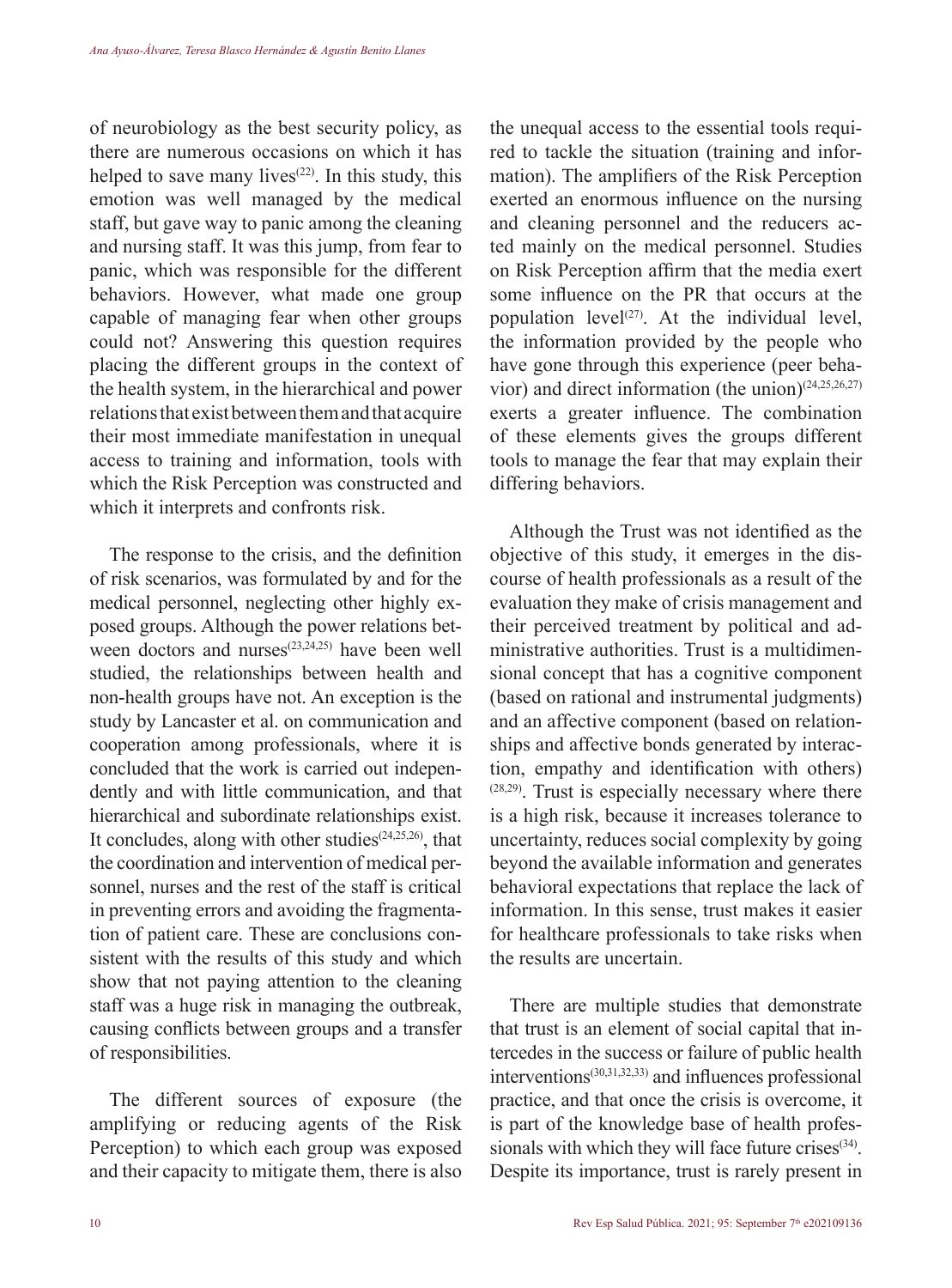debates about public health planning or in planning and intervention programs.

Study limitations: The main limitation of this study is the low number of interviews. Regarding this we have to say; first, for security reasons the number of people in contact with the patient is small and second there came a time when it was impossible to find people who wanted to participate in the study. In spite of this, all the people involved in the handling of the case were interviewed; this is the only work in Spain as far as we know that has collected this information. The limited number of interviews does not allow extrapolating the results, but it shows some gaps in the responses to health crises of these characteristics that can condition the control of an outbreak, and evidences the need to continue developing research in this line.

### **CONCLUSIONS**

In a globalized society, international health crisis situations, capable of causing enormous social alarm, such as Ebola, are increasingly plausible. This study contributes to enhance the knowledge of Risk Perception, demonstrating how it is constructed, which agents intervene in the process and its impact upon response. Training, Information and the Trust in health authorities are presented in our study as basic tools with which health professionals face risk and reduce uncertainty. It shows the importance of aligning Risk and Perception of Risk in a health crises. Developing more studies along this line would undoubtedly contribute to a better planning, management and control of future health crises.

## **DISCLAIMER**

The people who have developed this study present independent research, and the results and opinions derived from it are therefore in a personal capacity and do not necessarily reflect the position of the Carlos III Health Institute.

# **REFERENCES**

1. CDC. Outbreaks Chronology: Ebola Virus Disease | Ebola Hemorrhagic Fever | CDC [Internet]. 2017 [citado 21 de noviembre de 2017]. Disponible en: https://www.cdc.gov/vhf/ ebola/outbreaks/history/chronology.html

2. Poletto C, Gomes MF, Pastore y Piontti A, Rossi L, Bioglio L, Chao DL *et al*. Assessing the impact of travel restrictions on international spread of the 2014 West African Ebola epidemic. Euro Surveill Bull Eur Sur Mal Transm Eur Commun Dis Bull. 23 de octubre de 2014;19(42).

3. Fitzpatrick G, Vogt F, Moi Gbabai O, Black B, Santantonio M, Folkesson E *et al*. Describing readmissions to an Ebola case management centre (CMC), Sierra Leone, 2014. Euro Surveill Bull Eur Sur Mal Transm Eur Commun Dis Bull. 9 de octubre de 2014;19(40):20924.

4. Fasina FO, Shittu A, Lazarus D, Tomori O, Simonsen L, Viboud C *et al*. Transmission dynamics and control of Ebola virus disease outbreak in Nigeria, July to September 2014. Euro Surveill Bull Eur Sur Mal Transm Eur Commun Dis Bull. 9 de octubre de 2014;19(40):20920.

5. Sprenger M, Coulombier D. Preparedness is crucial for safe care of Ebola patients and to prevent onward transmission in Europe - outbreak control measures are needed at its roots in West Africa. Euro Surveill Bull Eur Sur Mal Transm Eur Commun Dis Bull. 9 de octubre de 2014;19(40):20925.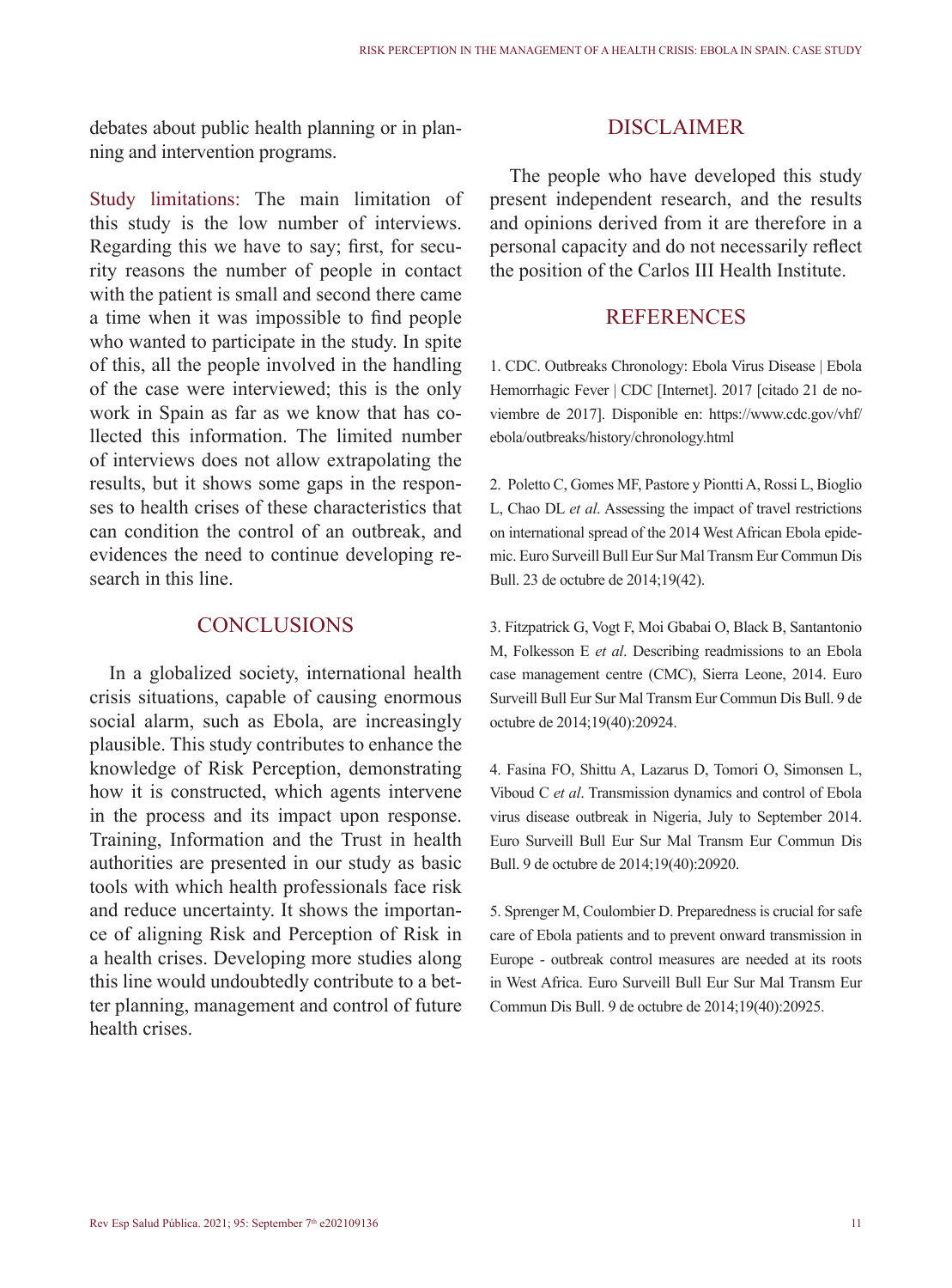6. Lópaz MA, Amela C, Ordobas M, Domínguez-Berjón MF, Álvarez C, Martínez M *et al*. First secondary case of Ebola outside Africa: epidemiological characteristics and contact monitoring, Spain, September to November 2014. Eurosurveillance [Internet]. 8 de enero de 2015 [citado 21 de noviembre de 2017];20(1):21003. Disponible en: http://www.eurosurveillance.org/content/10.2807/1560-7917.ES2015.20.1.21003

7. ABC news. Texas Nurse Says Hospital Should Be «Ashamed» of Ebola Response - ABC News [Internet]. [citado 22 de noviembre de 2017]. Disponible en: http://abcnews. go.com/Health/texas-nurse-hospital-ashamed-ebola-response/ story?id=26255005

8. Yan H. U.S. nurse with protective gear gets Ebola - how could be happen? - CNN [Internet]. [citado 21 de noviembre de 2017]. Disponible en: http://edition.cnn.com/2014/10/13/ health/ebola-nurse-how-could-this-happen/index.html

9. Davtyan M, Brown B, Folayan MO. Addressing Ebolarelated stigma: lessons learned from HIV/AIDS. Glob Health Action. 2014;7:26058.

10. Rosa EA. The logical structure and policy implication (SARF). En: The social amlification of risk [Internet]. N. Pidgeon; R. Kasperson; P. Slovic. United Kingdom; 2003. p. 47-79. Disponible en: https://books.google.es/books?hl=es&lr =&id=4Ry6ar929bMC&oi=fnd&pg=PA47&dq=Rosa+E.+A .+(2003).+The+logical+structure+and+policy+implications+ (SARF)&ots=wltKPdiCty&sig=55nNuGun9Nn3mu87U6ZC STF017Y#v=onepage&q&f=false

11. Rayner S, Cantor R. How Fair Is Safe Enough? The Cultural Approach to Societal Technology Choice1. Risk Anal [Internet]. 1 de marzo de 1987;7(1):3-9. Disponible en: http://onlinelibrary.wiley.com/doi/10.1111/j.1539-6924.1987. tb00963.x/abstract

12. Devnani M. Factors associated with the willingness of health care personnel to work during an influenza public health emergency: an integrative review. Prehospital Disaster Med. diciembre de 2012;27(6):551-66.

13. Maunder R. The experience of the 2003 SARS outbreak as a traumatic stress among frontline healthcare workers in

Toronto: lessons learned. Philos Trans R Soc Lond B Biol Sci. 29 de julio de 2004;359(1447):1117-25.

14. Tam D, Lee S, Lee SS. Impact of Sars on Avian Inluenza preparedness in Healthcare workers. Infection [Internet]. 2007;35(5):320-5. Disponible en: http://www.ncbi.nlm.nih. gov/pubmed/17882357

15. Coller X. Estudios de casos. Madrid: Centro de Investigaciones Sociológicas; 2005. (Cuadernos Metodológicos, n. 30).

16. Ministerio de Salud, Servicios Sociales e Igualdad. Protocolo de actuación frente a casos sospechosos de enfermedad por virus Ébola (EVE). 2014.

17. Sjöberg L, Moen BE, Rundmo T. Explaining risk perception. Eval Psychom Paradigm Risk Percept Res Trondheim [Internet]. 2004 [citado 12 de julio de 2015]; Disponible en: http://paul-hadrien.info/backup/LSE/IS%20490/utile/ Sjoberg%20Psychometric\_paradigm.pdf

18. Lewis I, Watson B, White KM. Extending the explanatory utility of the EPPM beyond fear-based persuasion. Health Commun. 2013;28(1):84-98.

19. Kasperson JX, Kasperson RE. The social amplification of risk: assessing fitten years or research and theory. En: The social amlification of risk [Internet]. N. Pidgeon; R. Kasperson; P. Slovic. United Kingdom; 2003. p. 13-46. Disponible en: https://books.google.es/books?hl=es&lr=&id=4Ry6ar929bM C&oi=fnd&pg=PA47&dq=Rosa+E.+A.+(2003).+The+logic al+structure+and+policy+implications+(SARF)&ots=wltKP diCty&sig=55nNuGun9Nn3mu87U6ZCSTF017Y#v=onepa ge&q&f=false

20. Ruiz Ruiz J. Análisis sociológico del discurso: métodos y lógicas. Forum Qual Soc Res [Internet]. 2009;10(2, art 26):32. Disponible en: https://www.researchgate.net/ publication/45686596\_Analisis\_sociologico\_del\_discurso\_ metodos y logicas

21. Pierce CS. Pragmatismo y abducción. Lecciones de Harvard sobre el pragmatismo (Leccion VII). En 1903 [citado 4 de mayo de 2017]. Disponible en: